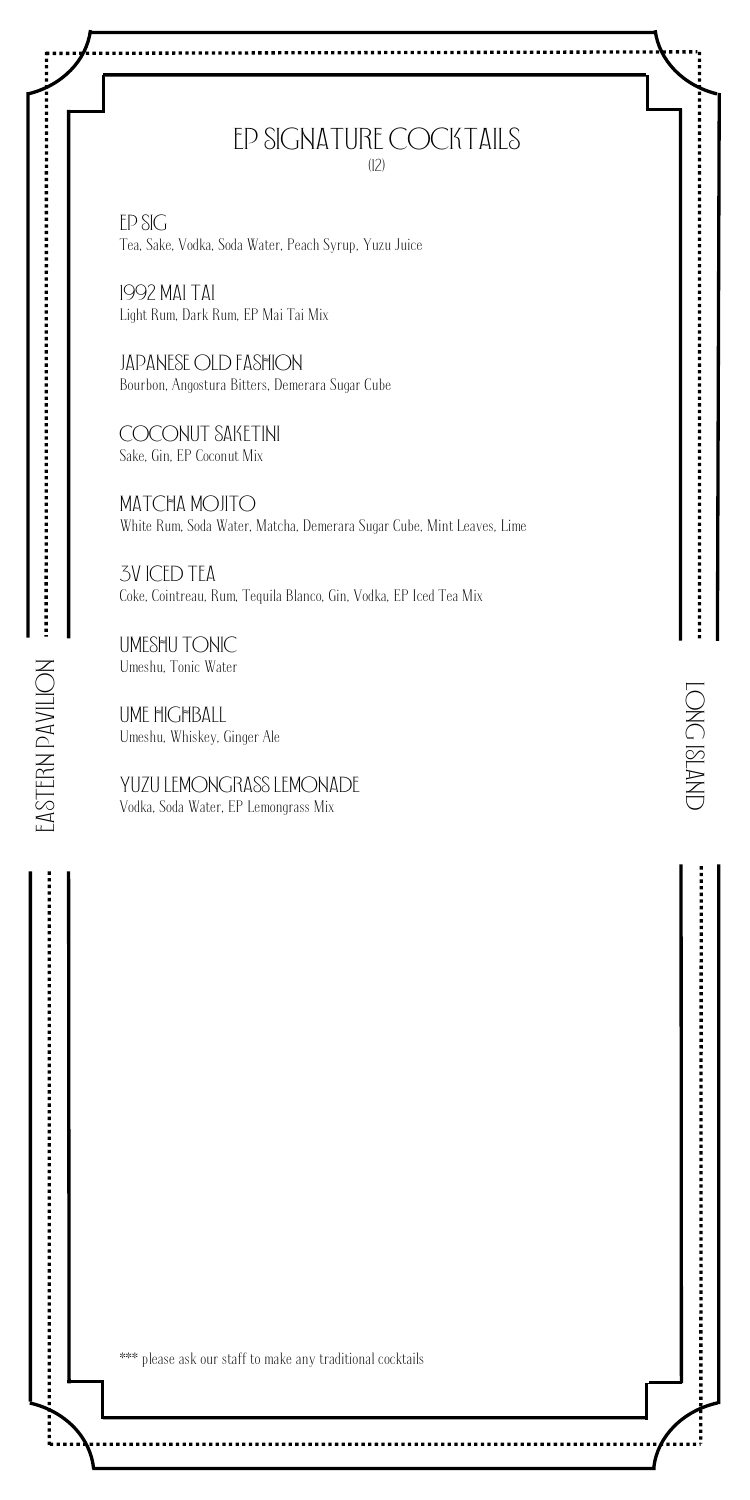## sake

| OZEKI SAKE (HOT)<br>Well-balanced aroma, and smooth                                         | $6(S)$   12(L)           |
|---------------------------------------------------------------------------------------------|--------------------------|
| HAKUTSURU SAYURI NIGORI SAKE<br>Light, creamy flavor with fruit tones and smooth finish.    | $12 \overline{ }$        |
| TOMOSHICHI NIGORI JUNMAI SAKE<br>Mild, light flavor with floral tones and a sharp finish.   | 25                       |
| KACIJYAHIME ILINMAI SAKE<br>Light, sweet aroma with a smooth finish.                        | 18                       |
| MAKIRI JGJ SAKE EXTRA DRY<br>Light, deep flavor with a sharp aftertaste with extra dryness. | $\overline{\mathcal{L}}$ |
| KAORI MIKAN SAKE<br>Clean, light and sweet flavor with a well-balanced finish.              | 25                       |
| HAKUTSURU IUNMAI DRAFT SAKF<br>Light, refreshing flavor with extra-smooth finish            | 10(GLASS)   30(720ML)    |
| ASABIRAKI YUMFAKARI IGI SAKE<br>Light, clean zesty flavor with a well-balanced finish.      | 20(GLASS) L60(720ML)     |

 $BEERS$ 

**TSINGTAO** 

kirin ichiban

**GUINNESS** 

Budweiser

bud light

Heineken

**CORONA** 

stella Artois

sam Adams

**BLUE MOON** 

COORS LIGHT

SAPPORO (LARGE +4.5)

j.

ĺ

**CINALSIDAD** LONG IsLAND

į

:<br>: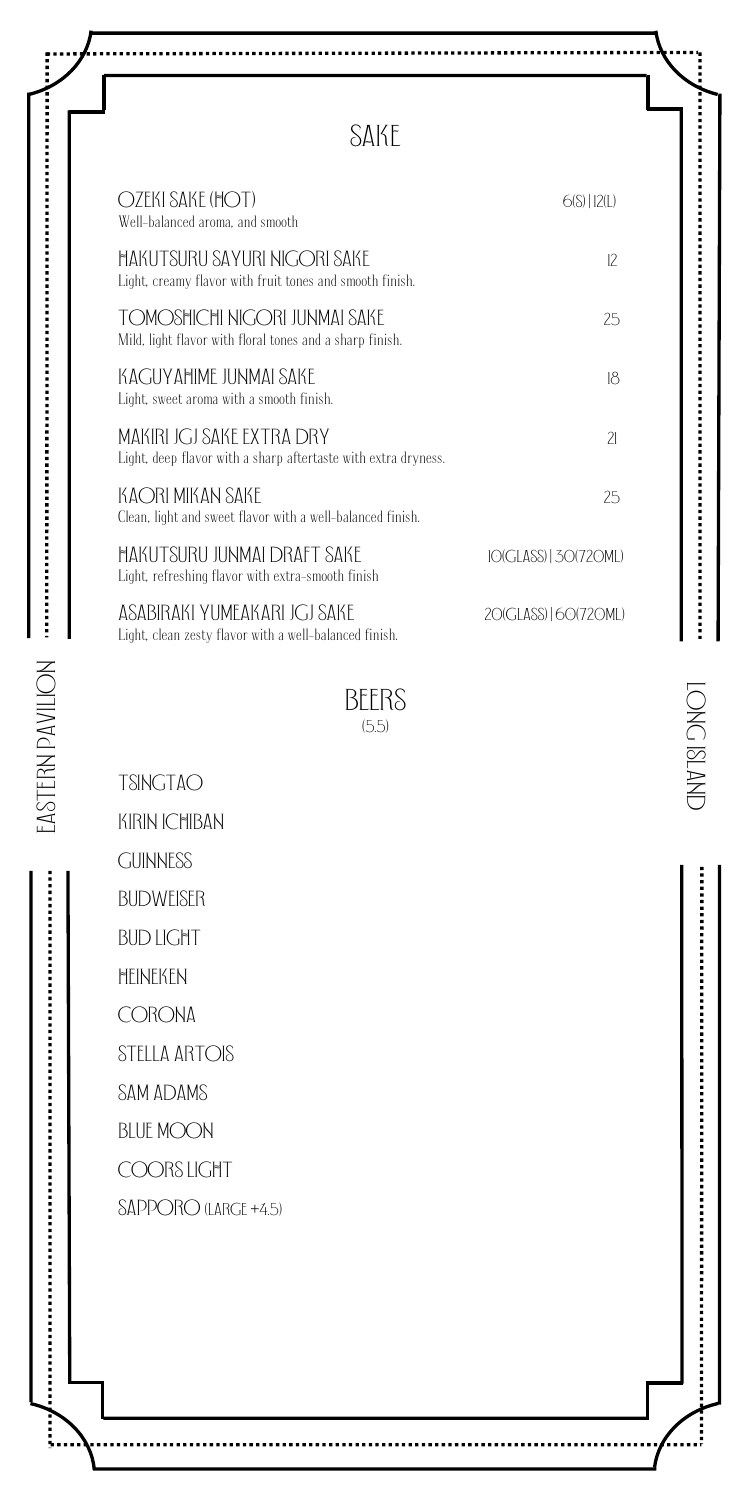# REDs

| CABERNET SAUVIGNON<br>Shannon Ridge High Elevation, California 2019<br>Silver Palm. California 2013<br>Francis Ford Coppola Director's Cut Alexander Valley, California 2012 | 35<br>10<br>55<br>90 |
|------------------------------------------------------------------------------------------------------------------------------------------------------------------------------|----------------------|
| PINOT NOIR<br>Mondavi PRV Select. California 2019<br>Mark West, California 2016<br>Seaglass, California 2016                                                                 | 8 28<br>33<br>40     |
| MERLOT<br>Mondavi PRV Select. California 2018                                                                                                                                | 8 28                 |
| <b>MALBEC</b><br>Cupcake, Argentina 2019<br>Trapiche, Argentina 2017                                                                                                         | 28<br>35             |
| SHIRAZ<br>Jacobs Creek, Australia 2014                                                                                                                                       | 25                   |

## WHITEs

LONG IsLAND

 $\tilde{a}$ 

TONC ISLAND

Ì

| PINOT GRIGIO                                        | $10 \mid 35$   |
|-----------------------------------------------------|----------------|
| Barone Fini, Italy 2020                             | 9 <sup>1</sup> |
| Ruffino Lamina, Italy 2019                          | 33             |
| Cavit, Italy 2018                                   | 30             |
| <b>CHARDONNAY</b><br>Rodney Strong, California 2019 | $9 \mid 33$    |
| WHITE ZINFANDFI<br>Beringer, California             | 8 28           |
| SAUVIGNON BLANC                                     | 35             |
| Joel Gott. California 2020                          | 10             |
| Excelsior. South Africa 2018                        | 33             |
| RIESLING                                            | 35             |
| Chatau Ste Michelle, Washington 2018                | 8              |
| 14 Hands, Washington 2017                           | 28             |

 $\frac{1}{2}$